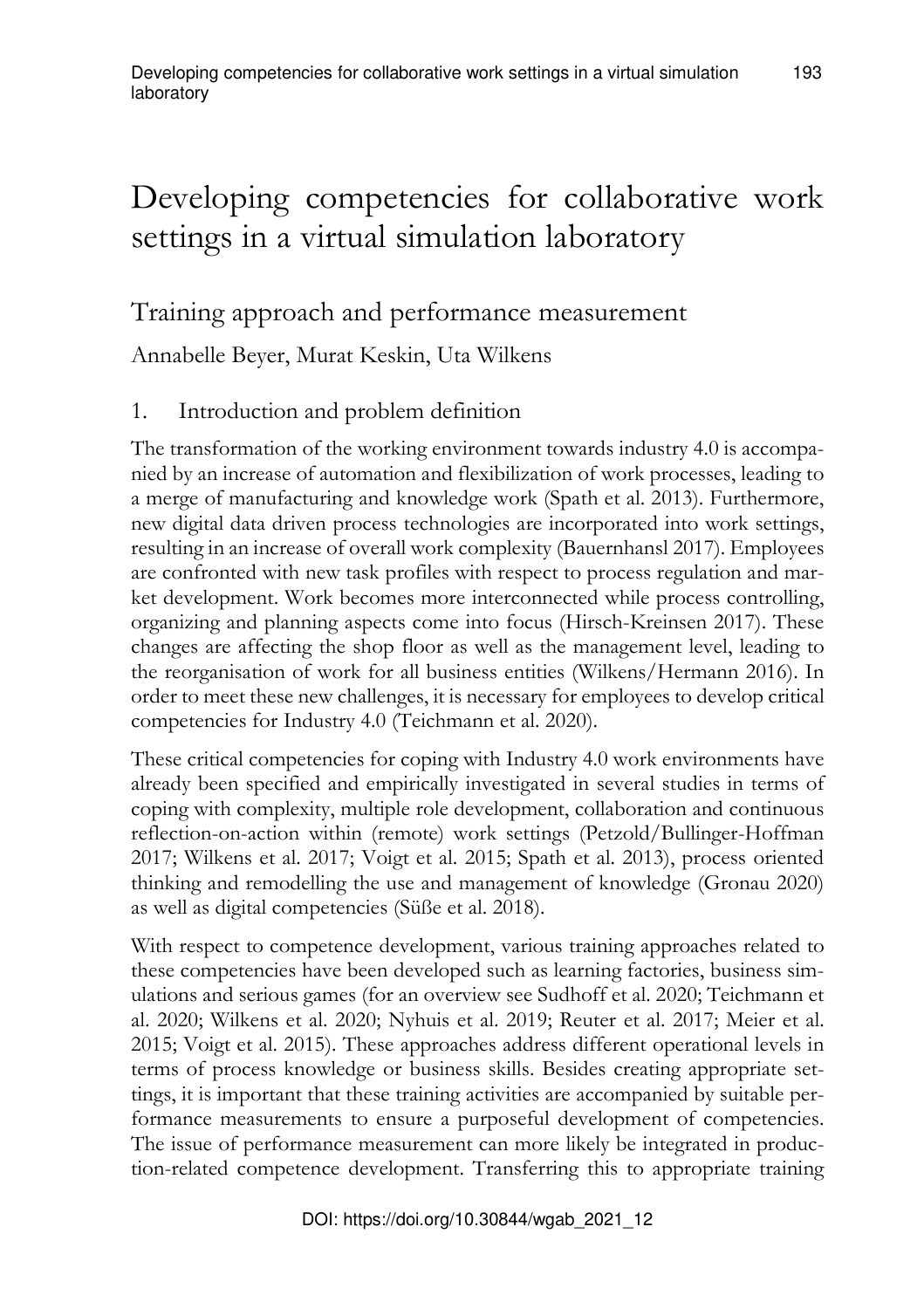settings referring to new business environments in collaborative ecosystems is a challenging task, as outputs are not always clearly delineated and performance cannot easily be related to specific action and becomes visible on the overall system level.

The present article addresses this challenge by summarizing current research results regarding competencies, deemed important for industry 4.0 and related training approaches. Subsequently we introduce a critical evaluation and reflection of a digital simulation laboratory and an accompanying performance measurement for collaborative work settings in industry 4.0. The aim is to find a suitable design for evaluating training scenarios with an emphasis on work demands in collaborative ecosystems.

2. State of the art: Which competencies matter in Industry 4.0 work settings and how to train them

To gain a better understanding of co-existing approaches regarding competency conceptualizations and training methods in the context of industry 4.0, it is first of all necessary to develop a deeper understanding of different work settings within industry 4.0 and its employee demands. The shift towards Industry 4.0 does not only affect existing manufacturing processes and methods, but also leads to the evolvement of dynamic digital ecosystems (Hirsch-Kreinsen et al. 2019). Based upon this argument of digitization and accompanying servitization, there are two dimensions describing the transition journey towards industry 4.0, the back-end and the front-end digitalization (Coreynen et al. 2017). Back-end digitalization describes the manufacturer's production operations with the goal of optimizing processes through automation and digital integration. Front-end digitalization describes the interaction with customers, driven by the manufacturer's aspiration and need to provide customer-centric solutions in order to gain competitive advantages (Coreynen et al. 2017).

Across all perspectives, competence can first be defined as the capacity of social actors to develop problem-solving skills in situations that can be characterised by both, their complexity as well as a certain degree of uncertainty. These are based on self-organised actions which ultimately brings innovation forward (Wilkens et al. 2015). Competencies, unlike qualifications, thereby become visible in the form of performance through and within related actions. Based upon the systematization of work perspectives according to Coreynen et al. (2017), the assessment of which competencies are particularly important in industry 4.0 work settings and also the accompanying training approaches can be differentiated regarding their addressed context. Table 1 gives a brief overview of existing competency conceptualizations and corresponding learning approaches and the respective work context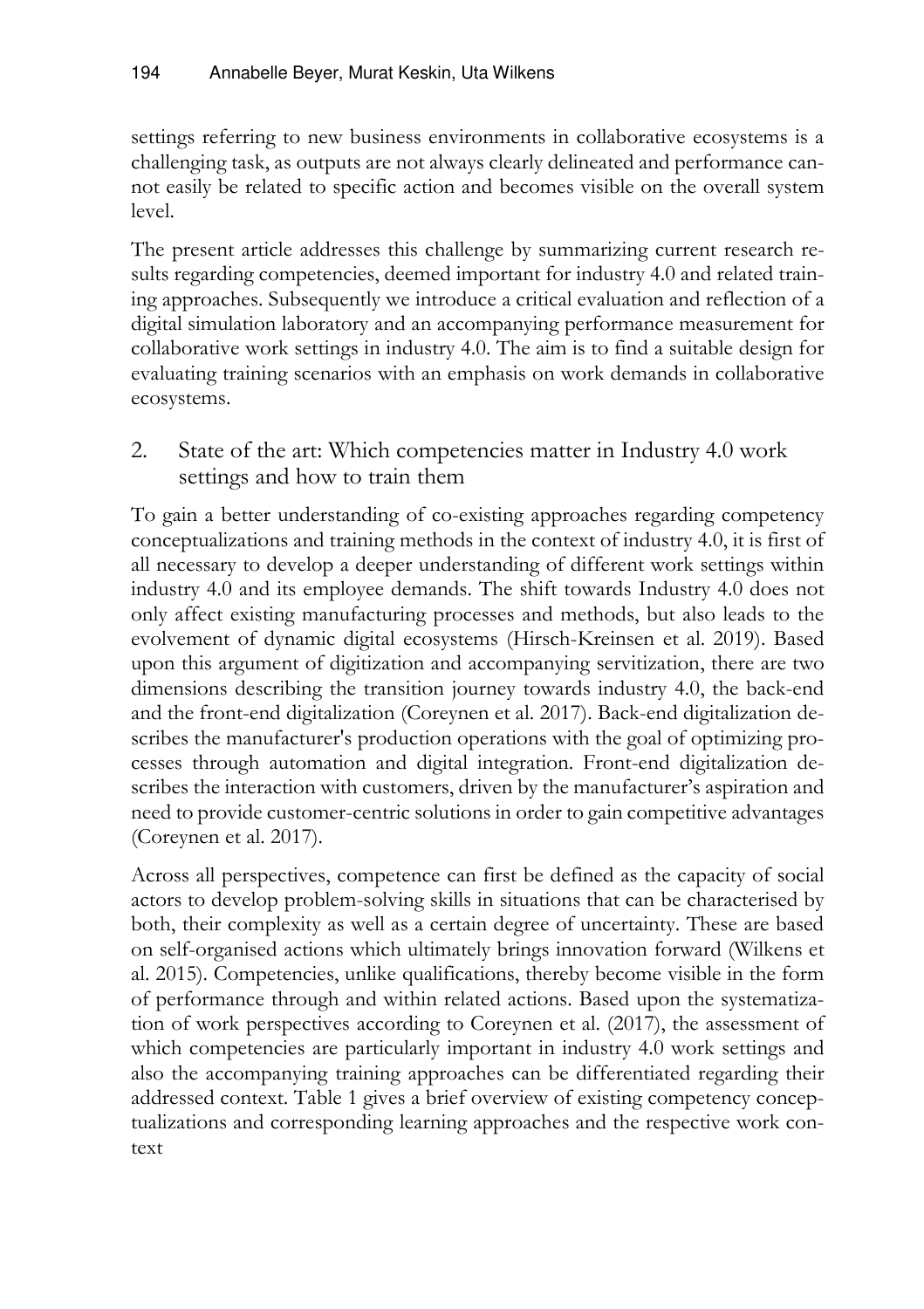|                                   | Wilkens et al. (2017)                                                                    | Gronau et al. (2017a;<br>2017b)                                                                                            | Prinz et al. (2016)<br>based upon Dom-<br>browski et al. (2014)                                                                                                                                        |
|-----------------------------------|------------------------------------------------------------------------------------------|----------------------------------------------------------------------------------------------------------------------------|--------------------------------------------------------------------------------------------------------------------------------------------------------------------------------------------------------|
| Generic<br>competen-<br>cies      | Coping with complex-<br>ity<br>Self-reflection<br>Combination<br>Collaboration           | Process Competence<br>Organization Compe-<br>tence<br>Interaction Compe-<br>tence                                          | Technical and meth-<br>odological Compe-<br>tence.<br>Social Competence<br>Personal-Competence                                                                                                         |
| Specified for<br>Industry 4.0     | Multiple role concept<br>Coping with complex-<br>ity<br>Reflexive team-based<br>learning | Organizing machines,<br>work pieces and infor-<br>mation<br>Process knowledge<br>Flexible Cooperation<br>and Collaboration | Problem solving and<br>supervision<br>Widely spread exper-<br>tise.<br>Judgement<br>Interdisciplinary<br>Personal responsibility<br>Holistic thinking<br>Ability of communica-<br>tion<br>Adaptability |
| Addressed<br>context              | Collaborative team<br>settings in digital eco-<br>systems                                | Industrial flow pro-<br>cesses in the context<br>of the industrial inter-<br>net of things                                 | Real world manufac-<br>turing and production<br>processes                                                                                                                                              |
| Related<br>training ap-<br>proach | <b>IPSS Business Simula-</b><br>tion                                                     | IoT-Laboratory                                                                                                             | LPS Learning Factory                                                                                                                                                                                   |

Table 1: Overview of existing competence conceptualizations and accompanying training approaches

The comparison of the selected concepts underlines that the different approaches rather complement than contradict each other. The training approaches address different work settings either more front-end or more back-end related. Bringing them together would lead to a comprehensive approach.

It is apparent that concepts focusing on the back-end are primarily centred on aspects of process and organisational competence, since these are mainly focused on production processes. Competency development for back-end processes usually takes place in learning factories, e.g. in the IoT-Laboratory and LPS (Gronau et al. 2017a; 2017b; Prinz et al. 2016). Recent studies show that in Germany alone, there are currently 30 learning factories that focus on competence transfer in the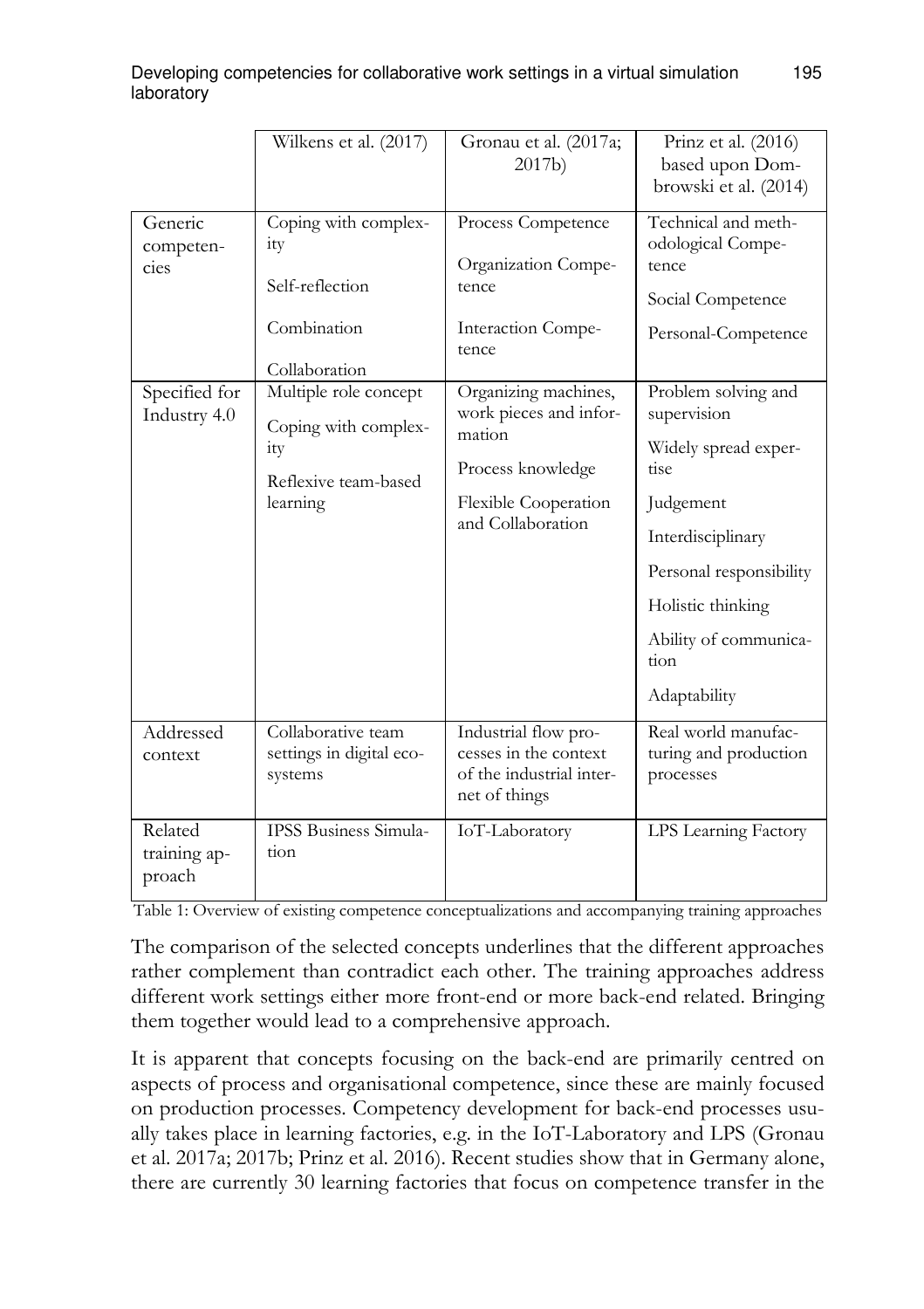back-end by addressing challenges such as the improvement of production processes, digitization, product management and automation of processes, to name only a few (Sudhoff et al. 2020). Learning factories allow participants to directly act on applications to test work processes and thereby support competence development through observations, reflections but also generalizations (Tisch et al. 2013; Tisch/Metternich 2017). Based upon the presented competence perceptions (Table 1), different learning objectives can be derived, for example becoming comfortable in the use of new methods and technologies in production and adapting to new application contexts (Prinz et al., 2016). These learning objectives create a base for further applications in terms of competency development.

When considering concepts that focus on the front-end, a shift occurs with regard to the consideration of important competencies. Regarding front-end work settings, employees have to be able to work within heterogeneous teams and combine different knowledge sets in order to create customer-centred problem solutions, which is why the set of competencies deemed most important is leaning towards team interaction abilities (Mänz et al. 2013; Wilkens et al. 2017). Regarding the identified competency facets by Wilkens et al. (2017) a business simulation was introduced for a specific PSS working environment, mainly focussing on elements such as cooperation and team work within a digital learning environment (Voigt et al. 2015; Cibat et al. 2017). Similar to the back-end approaches, the simulation is characterised by the depiction of concrete work processes. Comparing to existing back-end competency development approaches it thus becomes apparent, that the landscape of existing training methods concerning the front-end is rather small.

When it comes to performance measurement the back-end approaches are more advanced in providing a measurement approach which is directly integrated in the training scenario with respect to time, resource saving or quality management. These can be monitored using indicators such as process cycle times or general output measurements, e. g. process improvements, fulfilment of customer requirements or other key performance indicators (Prinz et al. 2016). Concerning the presented front-end training approach, the performance measurement occurs through the recording and evaluation of participants' actions (Süße et al. 2017). The measurement of performance within front-end settings cannot directly be linked to key figures as it is possible in the back-end training approaches, since it only becomes visible within the entire socio-technical system. Thus, making specific measurements more difficult.

In the following, a digital simulation laboratory and accompanying performance measurement approach, addressing the front-end perspective of industry 4.0 is presented. The aim of this simulation laboratory is to train interdisciplinary teams in coping with the demands of front-end working contexts and simultaneously identify performance indicators for this work environments.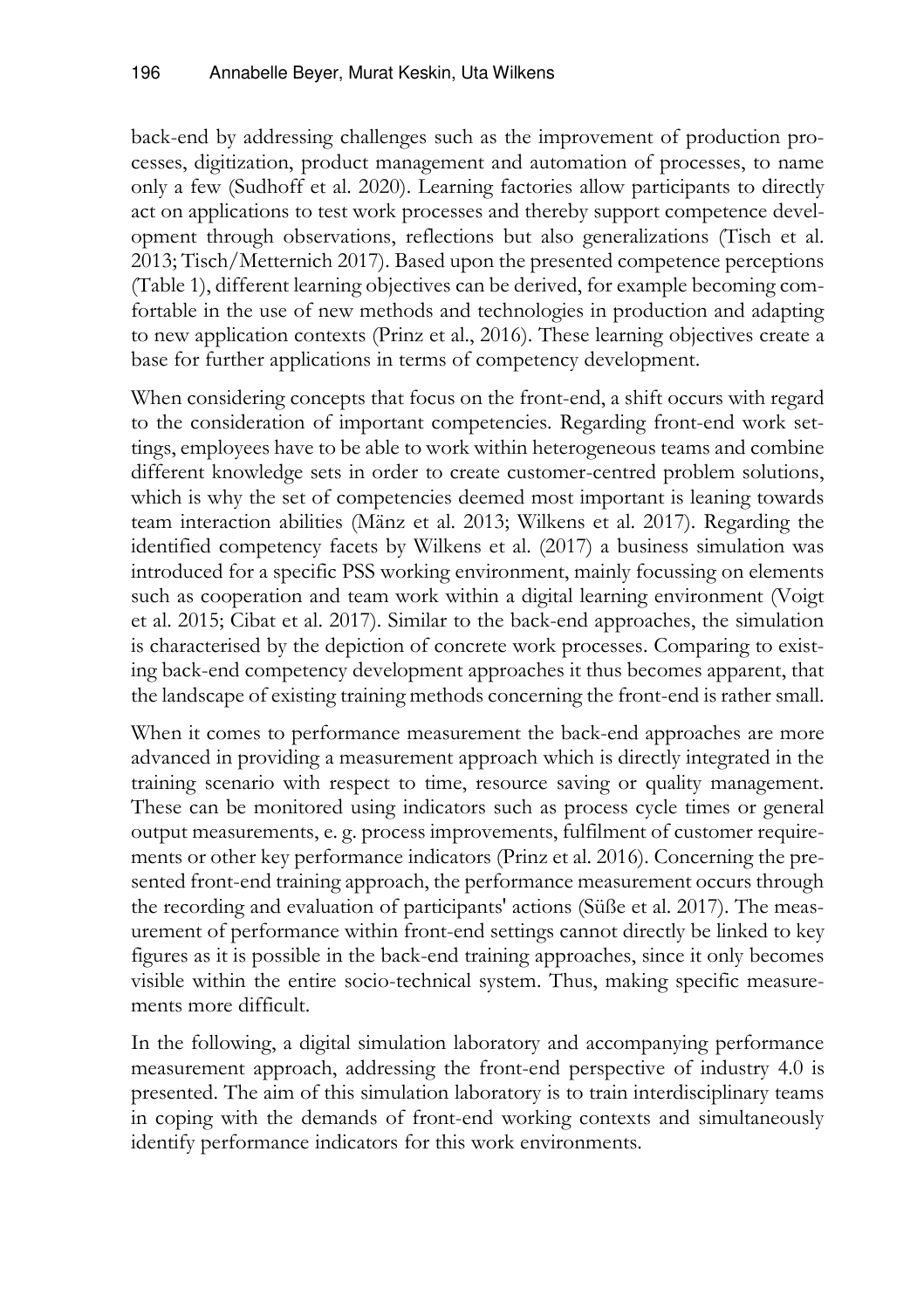3. Introduction of a simulation laboratory for collaborative work settings

The digital simulation laboratory "Collaboration Space" was established in a public-private partnership between the Ruhr-University Bochum and the local startup Think Square. It was first put into operation in September 2020 as part of an interdisciplinary seminar. The scenarios within the laboratory are aligned to an escape game approach. The overall setting represents the work context of Industry 4.0 in a gamified way, including corresponding challenges as for instance the processing and systematic usage of large quantities of information and the achievement of solutions only with the help of joint collaborative (digital) work. According to the systematization introduced in chapter 2, the simulation laboratory therefore represents a competence development approach that addresses the front-end perspective of industry 4.0.

There are several target groups invited to the laboratory training, participants of graduate seminars as well as people from professional environments in post-graduate trainings. Since its first introduction, the simulation lab has been integrated into a wide variety of seminar settings, each with the aim of confronting interdisciplinary student teams with challenges of digital collaboration in the context of Industry 4.0 on an abstract level. So far, the simulation lab has primarily been tested with heterogeneous student groups consisting of, among others, majors in master degrees of economics, chemistry, biochemistry, business psychology and educational science as well as part-time students.

The different scenarios are embedded in an online game interface. The teams are provided with a protected environment in which they can test out different actions, without having to be concerned about consequences of wrong decisions, although these consequences are experienced in an abstract manner. In teams of three to six members, the participants assume the role of an interdisciplinary team of laboratory technicians and managers who have been commissioned with the overall goal to develop a water disinfectant. Followed by a hacker attack, the team must get access to critical data and formulas for the imminent market launch of the product. To fulfil this task, the teams work through three simulation scenarios (see illustration 1), which are based on the competence facets according to Wilkens et al. (2017).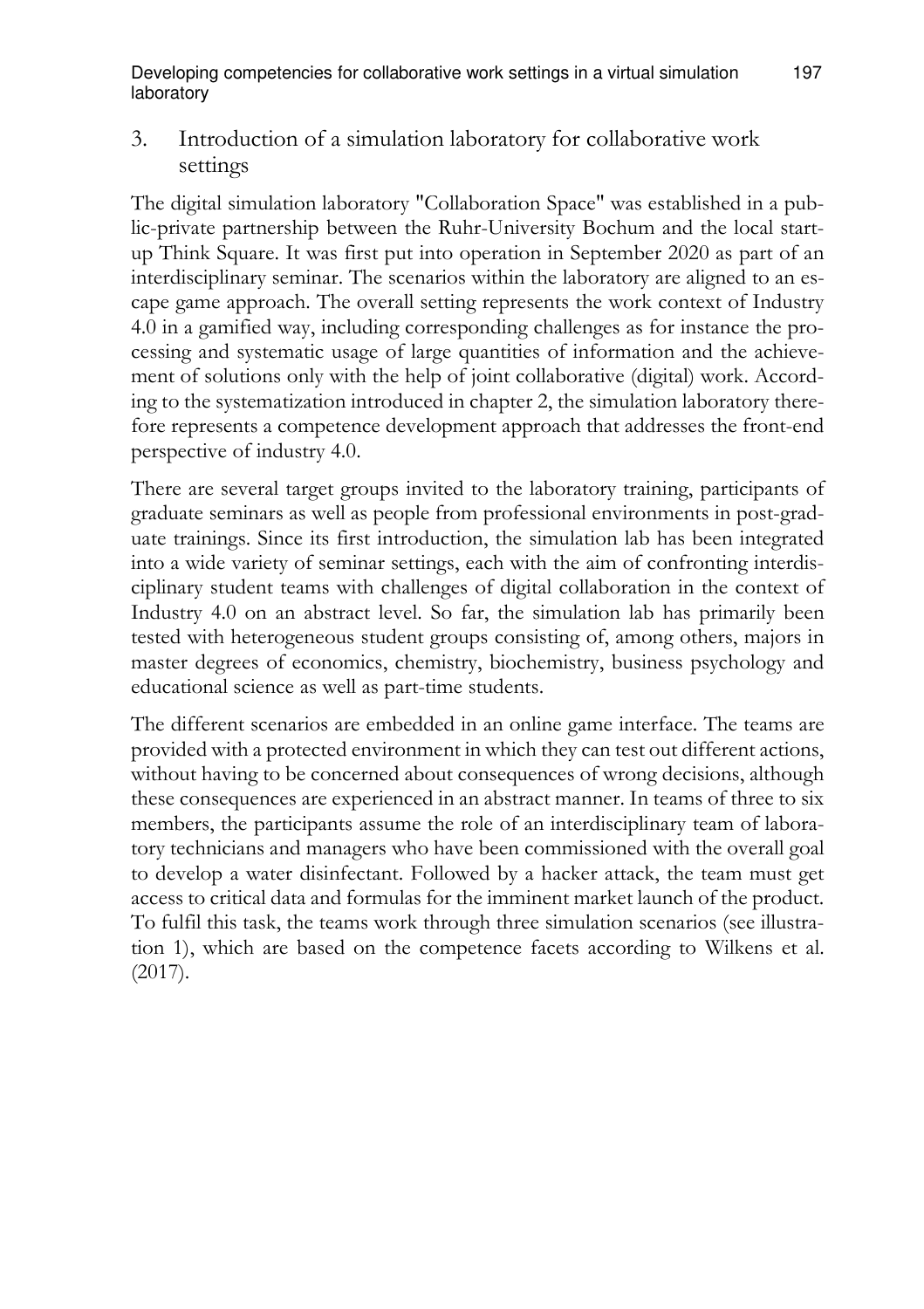

Illustration 1: Scenarios of the simulation laboratory "Collaboration Space"

The learning levels build on each other to create an overall game flow setting. Each of these scenarios place a particular competence facet in the centre of interest. One scenario is addressing the competency facet of coping with complexity, followed by one scenario each focusing on collaboration and combination skills. The competence facet of self-reflection is not assigned an explicit sub-scenario, but the teams are free to reflect on the group's performance in the short breaks between the individual scenarios. This allows the groups to reflect on action routines and adjust them if necessary. The run through the simulation happens within the game flow and does not require any interaction with the game master during the whole gameplay. Once the solution for the simulation sequence has been entered by all participants, the next scenario opens up.

The simulation laboratory is accompanied by a measurement approach specifically adapted to the scenarios. The measurement approach builds on research findings from the fields of game-based learning (Pan, Lo & Neustaedter, 2017) and competence measurement methods (Wilkens et al., 2017). In addition, formative factors as well as moderators and performance outputs are measured (see Figure 2).

The formative factors are based on the individual competencies of the team members, which are collected via self-assessment questionnaires prior to the beginning of the simulation. The survey is based on the competency facets of complexity management, collaboration, creative problem solving and self-reflection according to Wilkens et al. (2017), which were also decisive for the scenario design and thus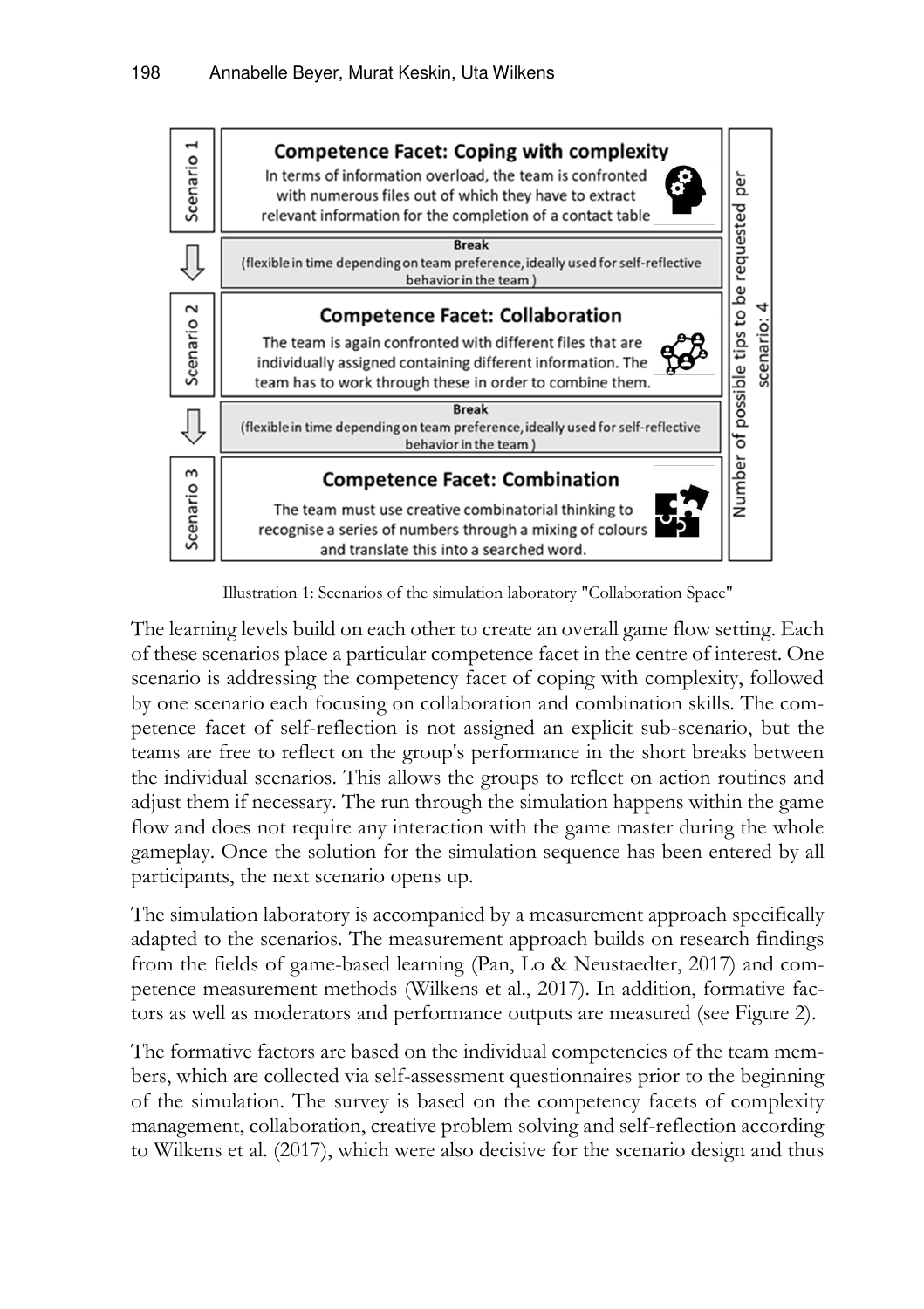run congruently with the game scenarios. The existing set of variables is supplemented by the competence in activity and action factor according to Heyse & Erpenbeck (2009). The individual competence self-assessment is based on a total of 30 items, which have to be rated on a 5-point Likert scale.



\* gender, age, study programme, familiarity of group members Control variables: Escaperoom-experience, self-efficacy & collective efficacy

lllustration 2: Design of analysis

In addition to the above-mentioned competence facets, moderator variables were gathered to obtain information about the heterogeneity or homogeneity within the groups. In addition to data with regard to age, gender and study programme composition of the team, it is also ascertained whether the group members are familiar with each other and have already worked together. As control variables, the collective and individual efficacy expectations according to Schwarzer & Jerusalem (1999) as well as previous escape room experiences of the team members are surveyed.

The measurement of performance, which can essentially be summarised as dealing with the hurdles of (digital) collaboration in the working environment of Industry 4.0, is conducted using three different output factors, described in the following.

*1. Time* 

The time that the teams need per scenario is measured to provide information about the partial performance, as well as the overall performance. The time limit per scenario is 25 minutes for a performance that would be considered as optimum.

*2. Quality* 

For each scenario, the teams can request a total of four hints. These hints are predefined and standardised to ensure comparability between the teams. If the teams were able to solve the riddles without any support in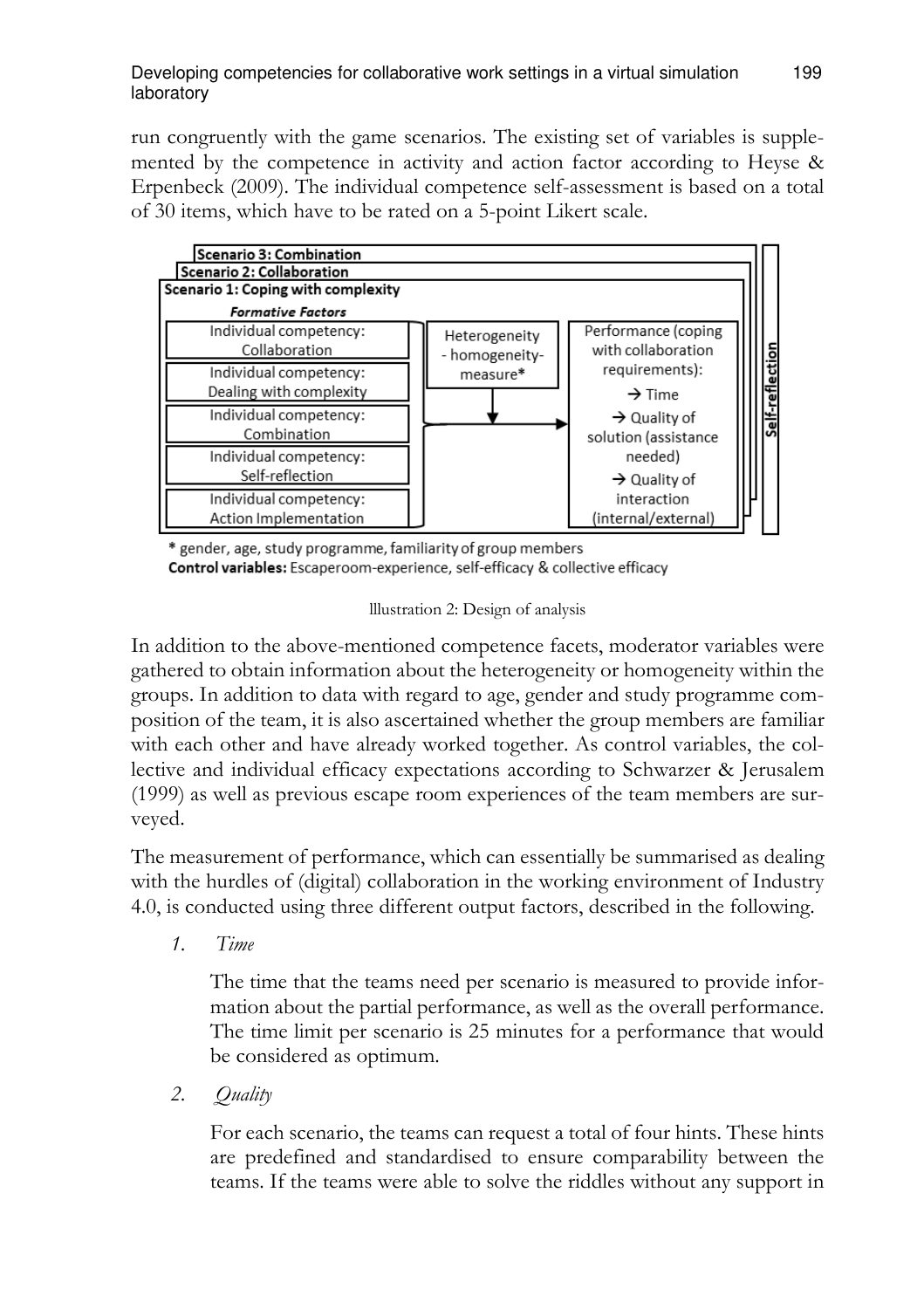terms of requested hints, the performance is categorized as optimum. The quality of the achieved solution decreases gradually with the number of used/requested hints.

### *3. Team atmosphere (sustainability of team setting)*

The third performance measure is the perceived team atmosphere (also called sustainability of team setting), which is assessed post-simulation, using self-assessment surveys completed by each team member as well as an external observation survey completed by the game master. The surveys are based on the items of mutual support and general communication according to Lechler (2001) as well as supplementary variables on goal-oriented communication. A high score is assumed to indicate that team members will collaborate with each other also in the future.

While the team atmosphere refers to the entire game, the output factors of time and quality in form of requested tips allow deeper insights into the sequential performance of the team.

The present evaluation is based on a sample size of 19 groups which participated in both the simulation and the surveys as part of different seminar contexts. This means that the presented evaluation is a work in progress and has to rely on a more qualitative comparison between high, medium and low performing groups. For the distinction of these groups we primarily referred to the time needed by the teams to complete the simulation. Given that the optimum time per simulation sequence is set to be 25 minutes, the high performer category includes every group that was able to complete the simulation within a total of 75 minutes. The category of medium performers includes all groups that took 76 up to 105 minutes and the low performer category includes all groups that took more than 106 minutes. For each group, the individual competency assessment results were aggregated into a competency index, likewise to the sustainability assessment results, the moderators and the control variables.

### 4. Preliminary Findings

The preliminary results, presented in table 2, show that out of the 19 groups, nine groups fall into the high performer category, while six groups can be categorized as medium performers and four as low performers, regarding their average time needed to complete the simulation.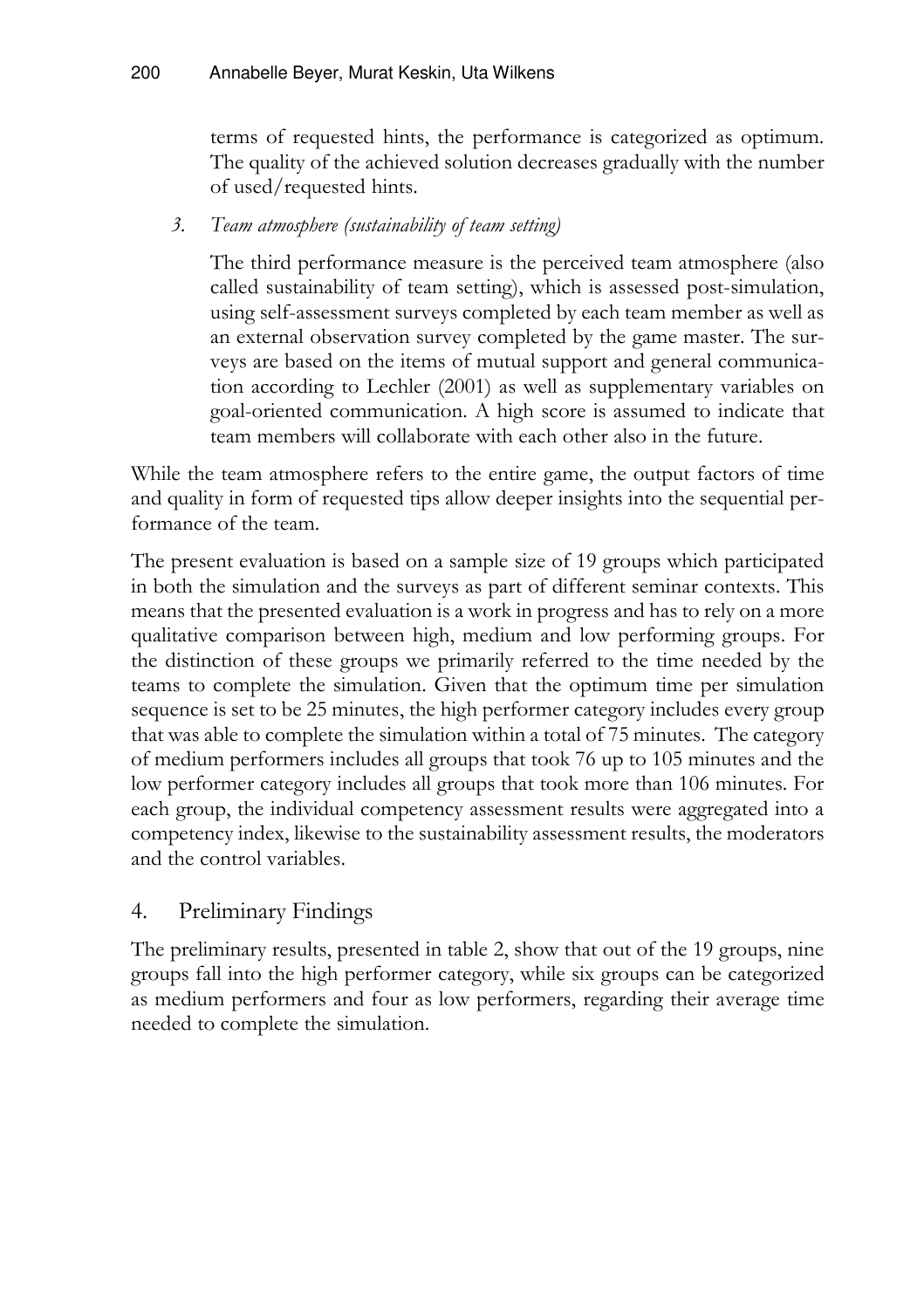|                                    | High Performer      | Medium Performer    | Low Performer     |
|------------------------------------|---------------------|---------------------|-------------------|
| Team specifics                     |                     |                     |                   |
| Teams                              | 9                   | 6                   | $\overline{4}$    |
| Average Team Size                  | 4.3                 | 4.5                 | 5                 |
| Performance Measurement (mean)     |                     |                     |                   |
| Time                               | 01:06:04            | 01:30:04            | 01:51:11          |
| Quality (hints re-                 |                     |                     |                   |
| quested)                           | 0,1111              | 0,3333              |                   |
| Sustainability Self                | 4,6119              | 4,0688              | 4,1678            |
| Sustainability Ext.                | 4.3024              | 4,1944              | 3,8055            |
| Competencies (mean & distribution) |                     |                     |                   |
| Overall Competence                 | 3,7134              | 3,4286              | 3,6872            |
| Distribution                       | 0,355025            | 0,46326             | 0,2959            |
| Cooperation                        | 4,07977             | 3,77881             | 4,14444           |
| Distribution                       | 0,44441             | 0,66580             | 0,44166           |
| Coping w. Comp.<br>Distribution    | 3,0667              | 2,9167              | 3,1700            |
| Reflection                         | 0,55693<br>3,5795   | 0,32552<br>3,4769   | 0,36288<br>3,6500 |
| Distribution                       | 0,50009             | 0,59887             | 0,57993           |
| Action Implement.                  | 3,9230              | 3,4872              | 3,6917            |
| Distribution                       | 0,45055             | 0,79850             | 0,51943           |
| Creative Probl. Sol.               | 3,9179              | 3,5111              | 3,7800            |
| Distribution                       | 0,57256             | 0,70456             | 0,44438           |
| <b>Moderator</b> variables         |                     |                     |                   |
| Age range                          | 19-49               | $20 - 31$           | $22 - 34$         |
|                                    | 38,5% male          | 37% male            | 15% male          |
| Gender distribution                | $61,5%$ female      | 63% female          | 85% female        |
| Study programme                    | 64,1% business rel. | 66,7% business rel. | 35% business rel. |
|                                    | 12,8% part-time     | 7% part-time        | 50% part-time     |
|                                    | $23.1\%$ other      | 25,8% other         | 15% other         |
| Familiarity of team                | 59% knew all        | 33,3% knew all      | 25% knew all      |
| members                            | 15,4% knew some     | 25,9% knew some     | 55% knew some     |
|                                    | 25,6% knew none     | 40,7% knew none     | 20% knew none     |
| Relationship between               | 23,1% friendship    | 3,7% friendship     | 15% friendship    |
| team members                       | 53,8% collegial     | 40,7% collegial     | 50% collegial     |
|                                    | 12,8% cursory       | 22,2% cursory       | 25% cursory       |
|                                    | 23,1% n.a.          | 33,3% n.a.          | $10\%$ n.a.       |
| Experience in work-                | $15,4%$ yes         | 7,4% yes            | $20\%$ yes        |
| ing together with the              | $41\%$ no           | $63\%$ no           | $40%$ no          |
| team members                       | 43,6% partially     | 29,6% partially     | 40% partially     |
| Control variables (mean)           |                     |                     |                   |
| Self-Efficacy                      | 3,6267              | 3,2482              | 3,5327            |
| Collective Efficacy                | 4,1949              | 3,9037              | 4,04              |
| Escape Game Exp.                   | 2,72                | 1,1                 | 0,8               |

Table 2: Preliminary results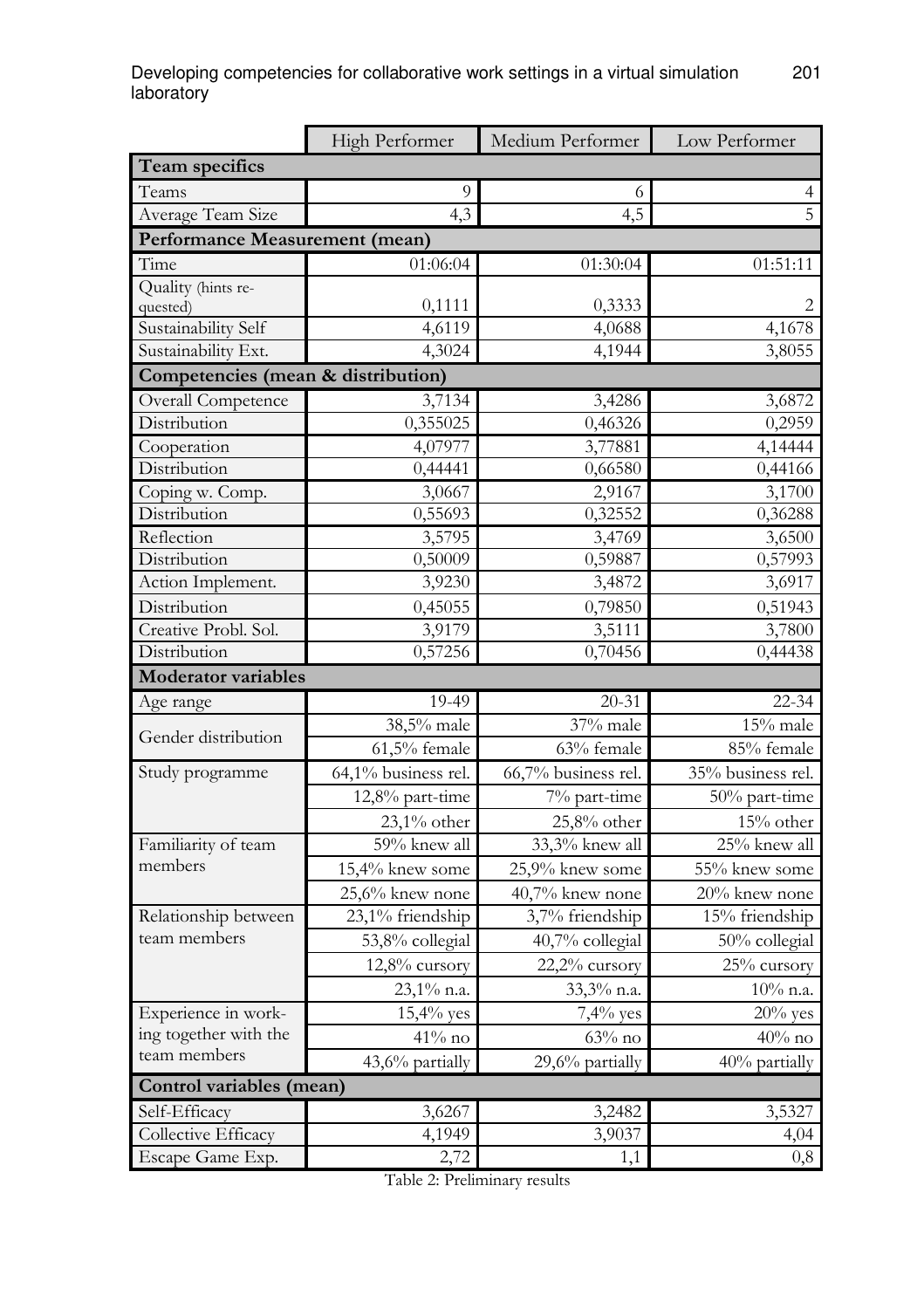With respect to the performance quality in terms of requested hints in the overall simulation it is noticeable, that the number of hints required increases with a descending performance regarding the time. This effect can probably be attributed to the duration of the simulation, as the frustration level increases with the duration of the simulation. In terms of the team interaction index, which is based on the mean of the team survey results as well as the external observations, the high performers have the highest self-assessment at 4,6119 in comparison to the medium and low performer, scoring at 4,0688 and 4,1678. These results indicate a high level of cohesion within the high performer category. This tendency is also reflected in the results of the external observation.

Considering the overall competence assessment there are only minor differences between the three groups. Even though the high performer accumulated the highest score at 3,7134 it becomes apparent, that the medium and low performer considered themselves only slightly weaker, low performer considering themselves at 3,6872 even higher than medium performer with 3,4286. Similar tendencies can be observed in the analysis of the individual facet values. The low performer consistently considered themselves higher than the medium performer and regarding the facets of cooperation, coping with complexity as well as self-reflection even higher compared to the high performer. This indicates that their individual competency assessment may either be distorted or that the individual competencies may not have a predicting effect on team performance. Only the facets of action implementation and creative problem solving could have an impact on the simulation outcome, as the high performer considered themselves as the strongest regarding these facets scoring at 3,9230 and 3,9179. At the present state of observation, these results lead to the assumption that individual competencies are not necessarily the only predictors of performance. Thus, resulting in the question if there are certain characteristics of team teams themselves that influence a team's performance.

Considering the assumed moderators, it can be noted that the age range within the medium and low performer group is quite similar, showing a range of eleven and twelve years, leading to more homogeneous structures. Within the high performer group, the age range spreads to thirty years, which constitutes a considerably higher age heterogeneity.

In terms of gender diversity, it becomes apparent that the low performer are quite homogeneous with 85% female participants and 15% male participants. This could be an indicator for the lower performance, since the medium and high performer teams tend to be more heterogeneous when it comes to gender diversity, both being close to a 60/40 distribution. In terms of the study programme diversity, all teams show a certain level of heterogeneity, with the high and medium performer including higher rates of business-related students (64,1% and 66,7%) and the low performer including a higher rate of part-time students (50%).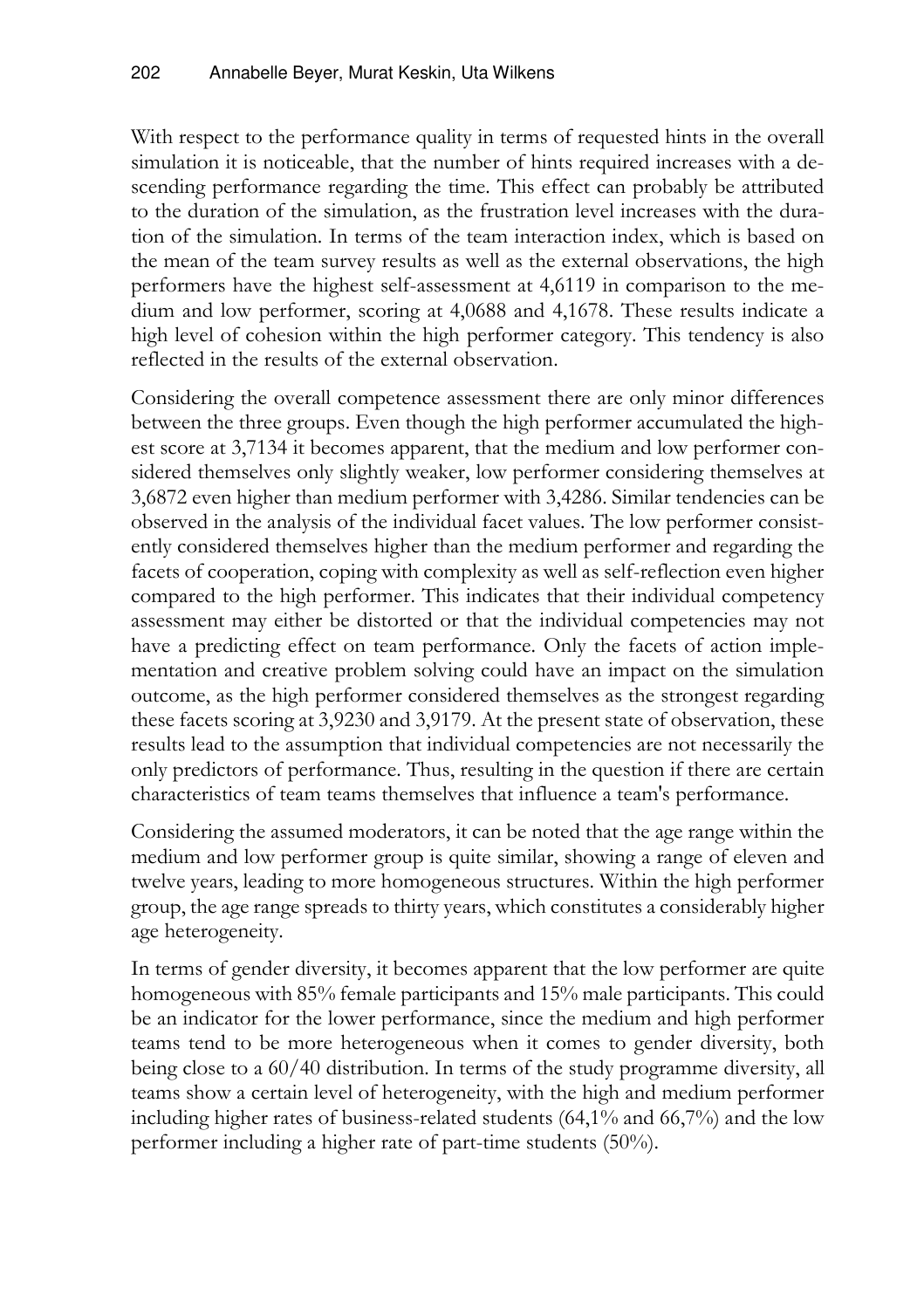#### Developing competencies for collaborative work settings in a virtual simulation 203 laboratory

Regarding the member familiarity it is noticeable that the high performer were most familiar with each other. Here, 59% of the participants stated that they knew all their team members. The familiarity level of the medium performer lies at 33,3% and of the low performer at 25%. In comparison, the familiarity of the high performer is noticeably higher. This tendency also applies to the moderator variable of the relationship between the team members. Here, 23,1% of the high performer considered their team members as friends whereas only 3,7% of the medium and 15% of the low performer could say the same about the relationship to their team members.

As far as self-efficacy is concerned it shows that even though the high performer rated themselves highest, the deviation from the low performer is rather small (0,0997). Regarding the collective efficacy, the high performers rate themselves considerably higher at 4,1949 than the medium (3,9037) and low performer (4,04), which could also be a consequence of the higher familiarity level within the high performer group.

At the current point of observation, it has to be noted that there is a possible distortion, namely the prior existing escape game experience of the teams. The data indicates, that with growing escape game experience the teams performed better. This could be attributed to the teams being more familiar with the way of thinking and logic necessary to solve escape games, which is usually rather similar. Therefore, it cannot be ruled out that the prior escape game experience has an impact on the team performance at the current state of the simulation. In a more optimistic way of data interpretation one can conclude that prior experiences with a challenging work setting impacts performance in a positive manner. This would be an argument for training on the (demanding) job.

In summary it shows, that at the current point of evaluation no clear tendencies regarding performance influencing competency facets on the individual level can be drawn. However, it will be interesting to further monitor whether the two competence facets action implementation and creative problem solving remain consistently higher when it comes to high team performance. It should be noted, that the positive influence of these facets may also be due to the simulation design, since these cognitive aspects are more relevant in order to be able to solve escape games in general. However, the analysis of the current set of observations indicates that team characteristics themselves in terms of familiarity of team members, heterogeneity regarding the age range as well as gender composition seem to have a positive impact on the performance of teams. Thus, team staffing seems to be more important than individual competence profiles.

The high performer showed a high level of heterogeneity within their group while simultaneously reaching the highest degree of cohesion, both regarding the team interaction quality and the familiarity level of the team members. These parameters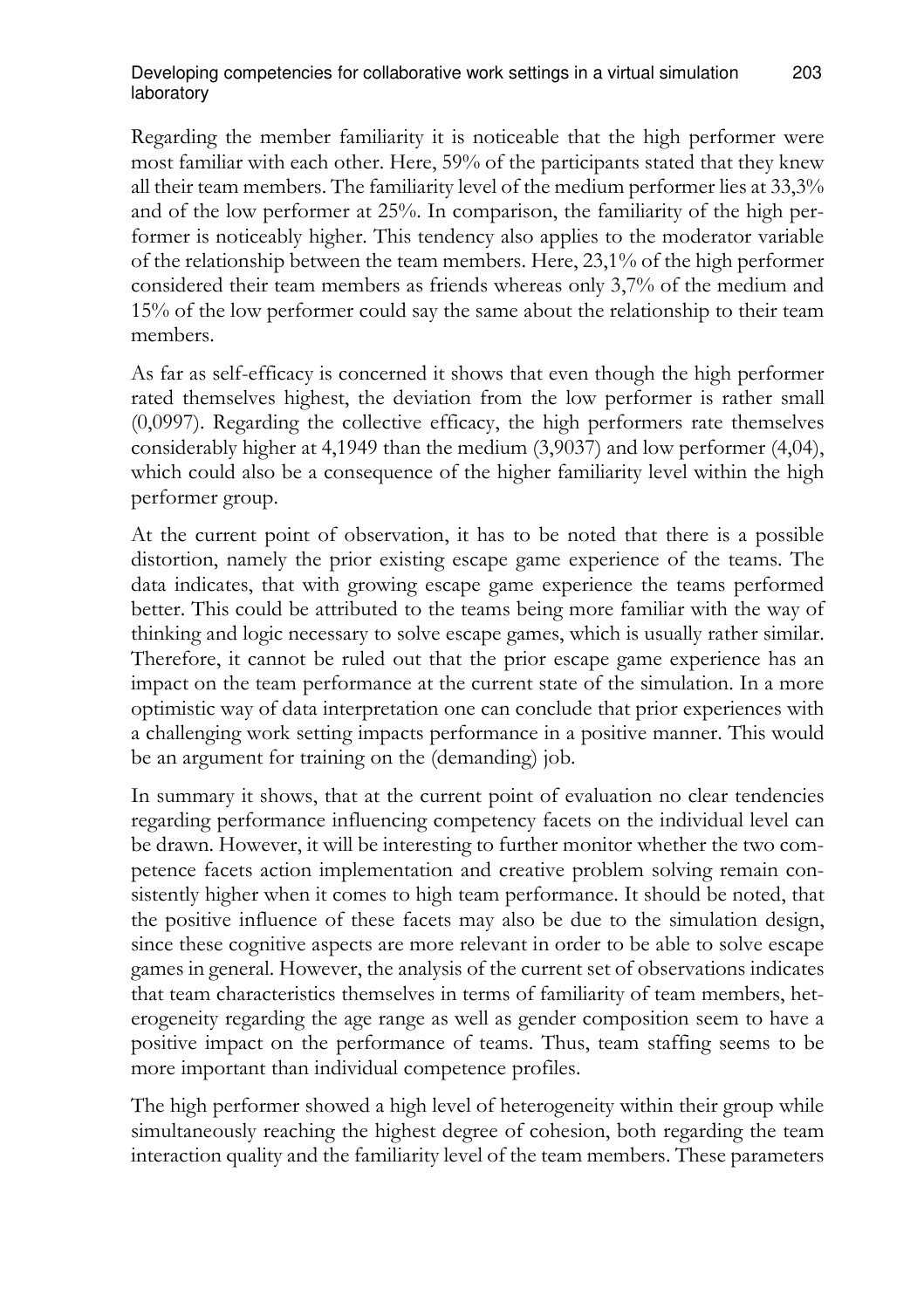appear to have a substantial influence on the team member's abilities to work effective within their team. Ultimately, these team characteristics could be the reason that teams that assessed themselves weaker regarding individual competencies nevertheless performed better than teams with a higher individual competence assessment, since they felt more secure within the group and thus resulting in a higher level of trust.

These tendencies are in line with the findings of Wilkens et al. (2017) stating that within front-end settings oriented towards collaborative work, the team level has a high impact on the actual performance. It is evident, that work within the collaborative ecosystem relies on heterogeneous work groups that have to be able to exchange and combine different perspectives (Mänz et al. 2013). These results also refer to findings from team research. Here, a higher level of team heterogeneity is positively attributed to team performance regarding complex tasks. Also, it is stated that higher levels of team diversity lead to higher team satisfaction and team outputs (Higgs et al. 2005). In order to benefit from different knowledge and skill sets that come with a high level of heterogeneity, it seems important that the teams furthermore reach a certain degree of cohesion. This result also confirms with findings from Paul et al. (2016) regarding the positive influence of cohesion on team performance of virtual teams. Contrary to back-end approaches such as learning factories that often focus on individual development goals for employees in manufacturing and production (Abele et al. 2010), for front-end settings there is a need to ensure development methods on the team level. Still, there is a need to transfer these findings into training practices in the context of industry 4.0. In terms of competency development for front-end work settings in the context of industry 4.0.

### 5. Outlook and conclusion

In recent years, various training scenarios have been examined and developed in the context of competence development for employees with regard to Industry 4.0 work contexts. These have mainly focused on the back-end field, directly addressing specific working processes and related output measurements. Besides backend working processes, Industry 4.0 also impacts work processes in the front-end, for which comparatively few training approaches are known so far. Based on this, the present article addresses the performance measurement in the front-end on an overall systematic level. For this, a front-end training approach in form of a digital simulation laboratory with an accompanying measurement approach, focusing on the overall performance of teams, has been presented, integrating existing prior considerations from theory and practice.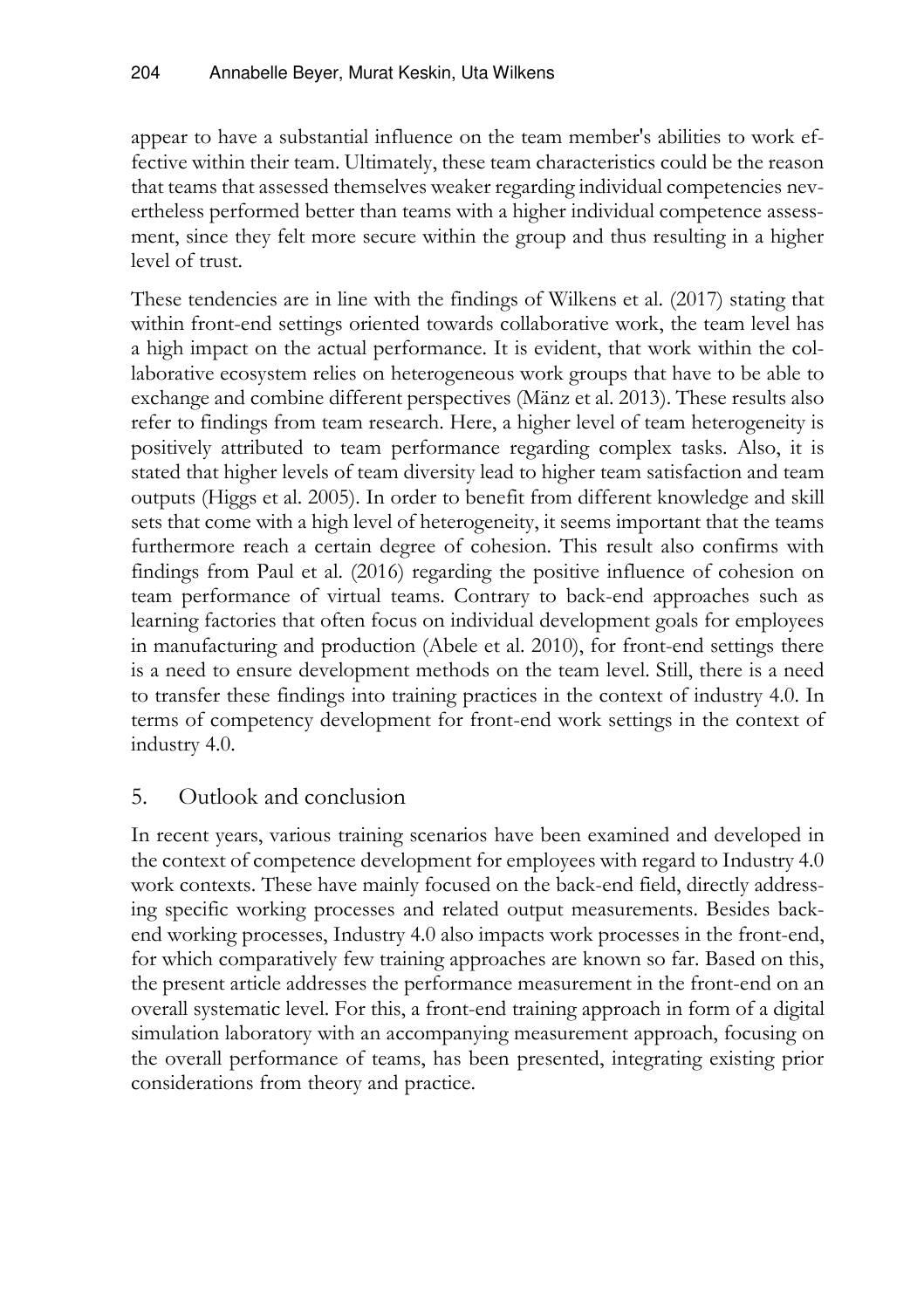#### Developing competencies for collaborative work settings in a virtual simulation 205 laboratory

The preliminary results show that the impact of individual competencies on the team performance was found to be less impactful as variables in terms of heterogeneity and team cohesion. These findings are in line with results derived out of existing team research. Although the present work presents preliminary results that need to be validated in future research, some implications can be drawn for practice for further competence training. For working within collaborative ecosystems, it seems appropriate to ensure a certain level of heterogeneity, especially regarding age and gender composition, while simultaneously promoting cohesion in terms of the relationship between team members resulting in a higher interaction quality as well as overall performance within the team. It seems appropriate to not solely focus on individual competence development, but also on the development of team structures and dynamics, as these ultimately ensure a certain level of performance quality. At this stage, it can therefore be stated that the team level has an effective and maybe even higher impact on performance than individual competencies tend to have.

In terms of limitations it hast to be noted that the current simulation is prone to distortions in form of prior escape game experience of the participants. For future research this should be considered. Also, it could be shown that individual competencies that are more focused towards cognitive skills in terms of combinative capabilities seem to have a positive impact on the team performance. This could be due to the design of the simulation as an escape game since these games are usually based on logical and combinative riddle designs. For future research the simulation setting therefore should be altered regarding the riddle design, for example by focussing more on creative problems that can only be solved in a collaborative manner. By doing so, the participants would not be able to rely on prior experiences in terms of logical and combinative patterns of action, gathered through former escape games.

The data evaluation was rather a first screening and qualitative evaluation. This means that findings have to be further validated in a test design. However, the gathered data and preliminary findings were most helpful to deduce hypothesis for a test design with respect to the influence of team characteristics and individual competencies on group performance.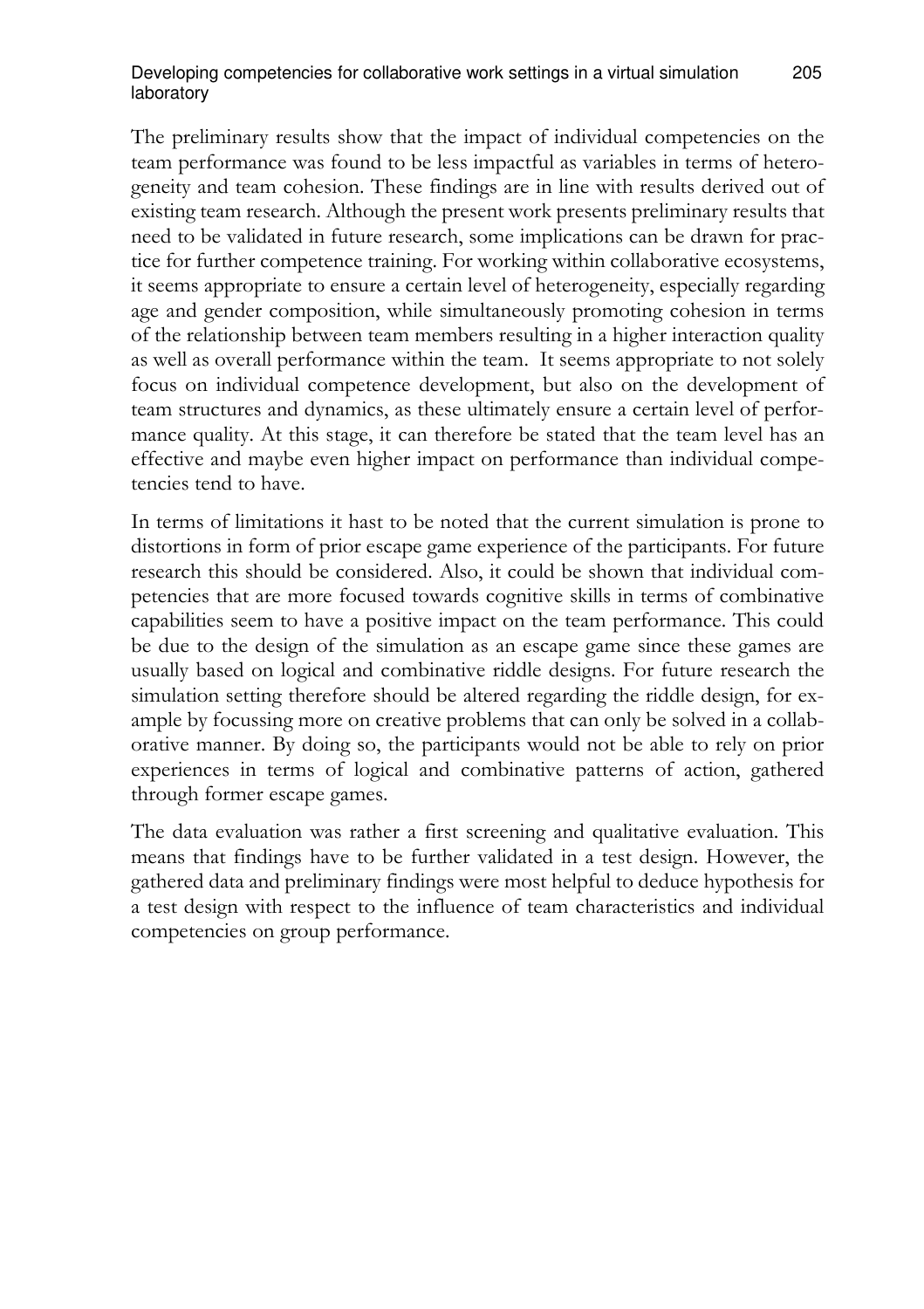# References

- Abele, E., Tenberg, R., Wennemer, J., Cachay, J. (2010). Kompetenzenzwicklung in Lernfabriken für die Produktion. Zeitschrift für wirtschaftlichen Fabrikbetrieb, 105(10), 909-913.
- Bauernhansl, T. (2017). Die vierte industrielle Revolution–Der Weg in ein wertschaffendes Produktionsparadigma. In Handbuch Industrie 4.0. (Vol. 4, pp. 1-31). Springer Vieweg, Berlin, Heidelberg.
- Cibat, J., Süße, T., Wilkens, U. (2017). An ecosystem approach as a design principle for a PSS-specific business simulation. Procedia CIRP, 64, 223-228.
- Coreynen, W., Matthyssens, P., Van Bockhaven, W. (2017). Boosting servitization through digitization: Pathways and dynamic resource configurations for manufacturers. Industrial marketing management, 60, 42-53.
- Dombrowski, U., Wullbrandt, J., Fochler, S. (2019). Kompetenzentwicklung in der digitalen Transformation: dezentrales und lebenslanges Lernen im Arbeitsprozess. In: D. Spath, Spanner-Ulmer, B. (Eds.), Digitale Transformation - Gutes Arbeiten und Qualifizierung aktiv gestalten. pp. 21-50. Series: Schriftenreihe der Wissenschaftliche Gesellschaft für Arbeits- und Betriebsorganisation (WGAB) e.V. GITO mbH Verlag.
- Gronau, N., Ullrich, A., Teichmann, M. (2017a). Development of the Industrial IoT Competences in the Areas of Organization, Process, and Interaction based on the Learning Factory Concept. Procedia Manufacturing, 9, 254-261.
- Gronau, N., Ullrich, A., Bender, B. (2017b). Hybride Lernfabrik im Anwendungszentrum Industrie 4.0 - Szenariobasiertes Lernen im Industrial Internet of Things-Labor. In: N. Gronau (Ed.), Industrial Internet of Things in der Arbeits- und Betriebsorganisation (pp. 1-24). Berlin: Gito.
- Gronau, N. (2020). Modellieren des Umgangs mit Wissen für Industrie 4.0. In: M. Freitag (Ed.), Mensch-Technik-Interaktion der digitalen Arbeitswelt (pp. 79-101). Berlin: Gito.
- Heyse, V., Erpenbeck, J. (2009). Kompetenztraining: Informations- und Trainingsprogramme. Stuttgart: Schäffer-Poeschel Verlag.
- Higgs, J., McAllister, L., Sefton, A. (2005). Introduction: Communicating in the health and social sciences. In: J. Higgs, A. Sefton, A. Street, L. McAllister, I. Hay (Eds.), Communicating in the health and social sciences (pp. 3-12). Oxford: University Press.
- Hirsch-Kreinsen, H. (2017). Entwicklungsperspektiven von Produktionsarbeit. In: A. Botthof, E. A. Hartmann (Eds.), Zukunft der Arbeit in Industrie 4.0 (pp. 89-98). Berlin, Heidelberg: Springer Vieweg.
- Hirsch-Kreinsen, H., Kubach, U., Stark, R., von Wichert, G., Hornung, S., Hubrecht, L., Sedlmeir, J., Steglich, S., (2019). Themenfelder Industrie 4.0 - Forschungs- und Entwicklungsbedarfe zur erfolgreichen Umsetzung von Industrie 4.0. Forschungsbeirat der Plattform Industrie 4.0 (Eds.). Munich.
- Lechler, T. (2001). Social Interaction: A Determinant of Entrepreneurial Team Venture Success. Small Business Economics, 16(4), 263-278.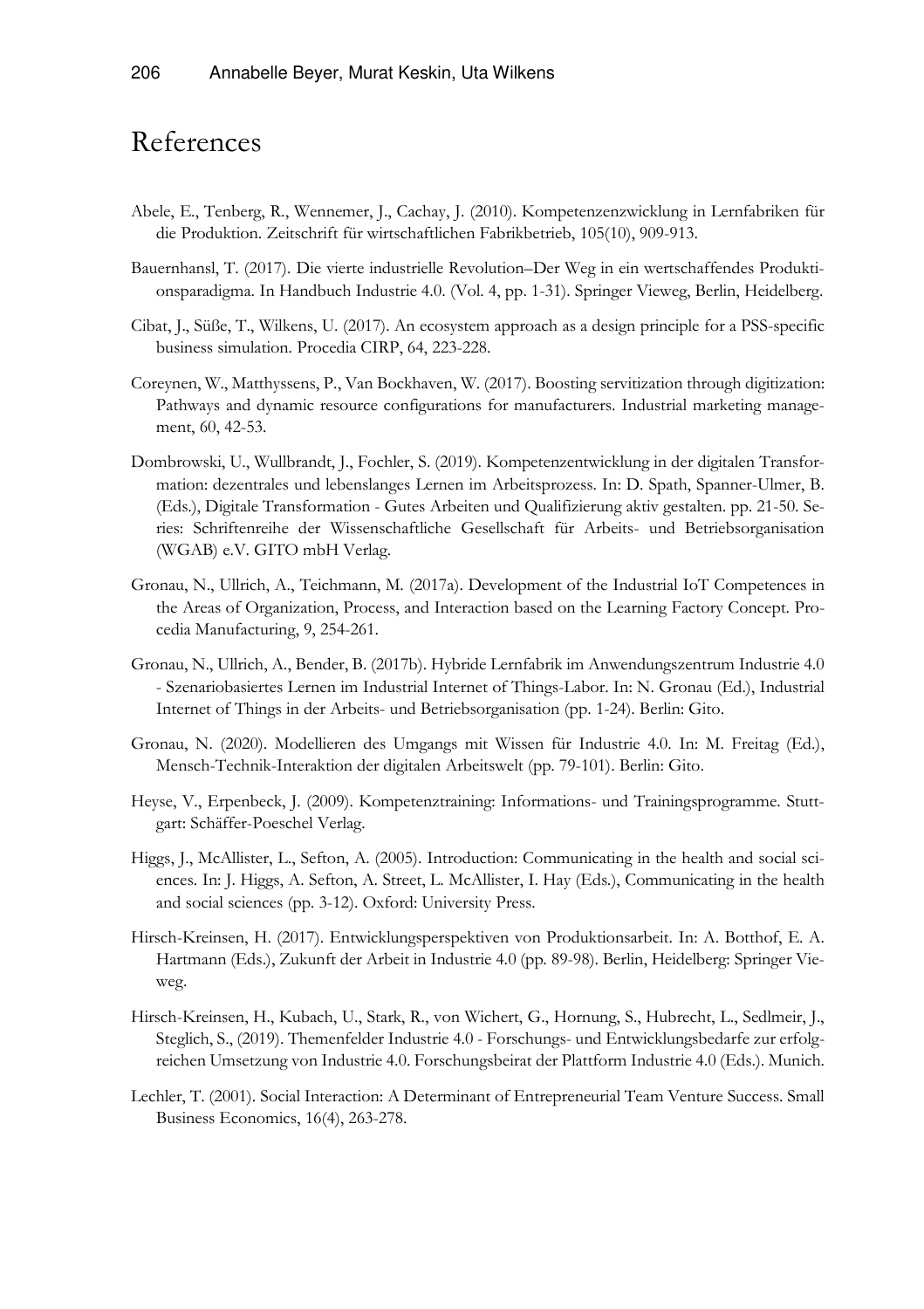#### Developing competencies for collaborative work settings in a virtual simulation 207 laboratory

- Mänz, K, Wilkens, U., Süße, T., Lienert, A. (2013). Die Bewältigung hoher Arbeitsanforderungen in HLB - Mitarbeiterkompetenzen als ermöglichender Faktor in HLB-Arbeitsbereichen. Wt Werkstatttechnik online, 7/8, 583–588.
- Meier, H., Kuhlenkötter, B., Kreimeier, D., Freith, S., Krückhans, B., Morlock, F., Prinz, C. (2015). Lernfabrik zur praxisorientierten Wissensvermittlung für eine moderne Arbeitswelt. Lehren und Lernen für eine moderne Arbeitswelt. In: Schriftenreihe der Hochschulgruppe für Arbeits- und Betriebsorganisation e. V. (HAB) (pp. 211-231).
- Nyhuis, P., Rochow, N., Mütze, A., Hingst, L. (2019). Planung, Gestaltung und Steuerung effizienter Produktionssysteme begreifen - Das interaktive und modulare Schulungskonzept der IFA-Lernfabrik. In: D. Spath, B. Spanner-Ulmer (Eds.), Digitale Transformation - Gutes Arbeiten und Qualifizierung aktiv gestalten (pp. 205-220). Series: Schriftenreihe der Wissenschaftliche Gesellschaft für Arbeits- und Betriebsorganisation (WGAB) e.V. GITO mbH Verlag.
- Pan, R., Lo, H., Neustaedter, C. (2017). Collaboration, awareness, and communication in real-life escape rooms. In: Proceedings of the 2017 conference on designing interactive systems (pp. 1353- 1364).
- Paul, R., Drake, J. R., Liang, H. (2016). Global virtual team performance: The effect of coordination effectiveness, trust, and team cohesion. IEEE Transactions on Professional Communication, 59(3), 186-202.
- Prinz, C., Morlock, F., Freith, S., Kreggenfeld, N., Kreimeier, D., Kuhlenkötter, B. (2016). Learning factory modules for smart factories in industrie 4.0. Procedia CIRP, 54, 113-118.
- Petzoldt, A., Bullinger-Hoffmann, A. C. (2017). Lernen und Kompetenzerwerb am wissensintensiven Arbeitsplatz–Organisationale und technologische Entwicklungen. In H. Breit, A. C. Bullinger-Hoffmann, U. Cantner (Eds.), Produktivität von industriellen Dienstleistungen in der betrieblichen Praxis (pp. 181-193). Wiesbaden: Springer Gabler.
- Reuter, M., Oberc, H., Wannöffel, M., Kreimeier, D., Klippert, J., Pawlicki, P., Kuhlenkötter, B. (2017). Learning factories' trainings as an enabler of proactive workers' participation regarding Industrie 4.0. Procedia Manufacturing, 9, 354-360.
- Schwarzer, R., Jerusalem, M. (Eds.) (1999). Skalen zur Erfassung von Lehrer- und Schülermerkmalen. Dokumentation der psychometrischen Verfahren im Rahmen der Wissenschaftlichen Begleitung des Modellversuchs Selbstwirksame Schulen. Berlin.
- Spath, D., Ganschar, O., Gerlach, S., Hämmerle, M., Krause, T., Schlund, S. (2013). Produktionsarbeit der Zukunft-Industrie 4.0 (Vol. 150). D. Spath (Ed.). Stuttgart: Fraunhofer Verlag.
- Sudhoff, M., Prinz, C., Kuhlenkötter, B. (2020). A Systematic Analysis of Learning Factories in Germany - Concepts, Production Processes, Didactics. Procedia Manufacturing, 45, 114-120.
- Süße, T., Wilkens, U., Voigt, B.-F. (2017): Unternehmensplanspiel zur IPSS-spezifischen Kompetenzentwicklung von Mitarbeitern. In: H. Meier, E. Uhlmann (Eds.), Industrielle Produkt-Service Systeme – Entwicklung, Betrieb und Management (pp. 429-444). Berlin, Heidelberg: Springer Vieweg.
- Süße, T., Wilkens, U., Hohagen, S., Artinger, F. (2018). Digital competence of stakeholders in Product-Service Systems (PSS): Conceptualization and empirical exploration. Procedia CIRP, 73, 197-202.